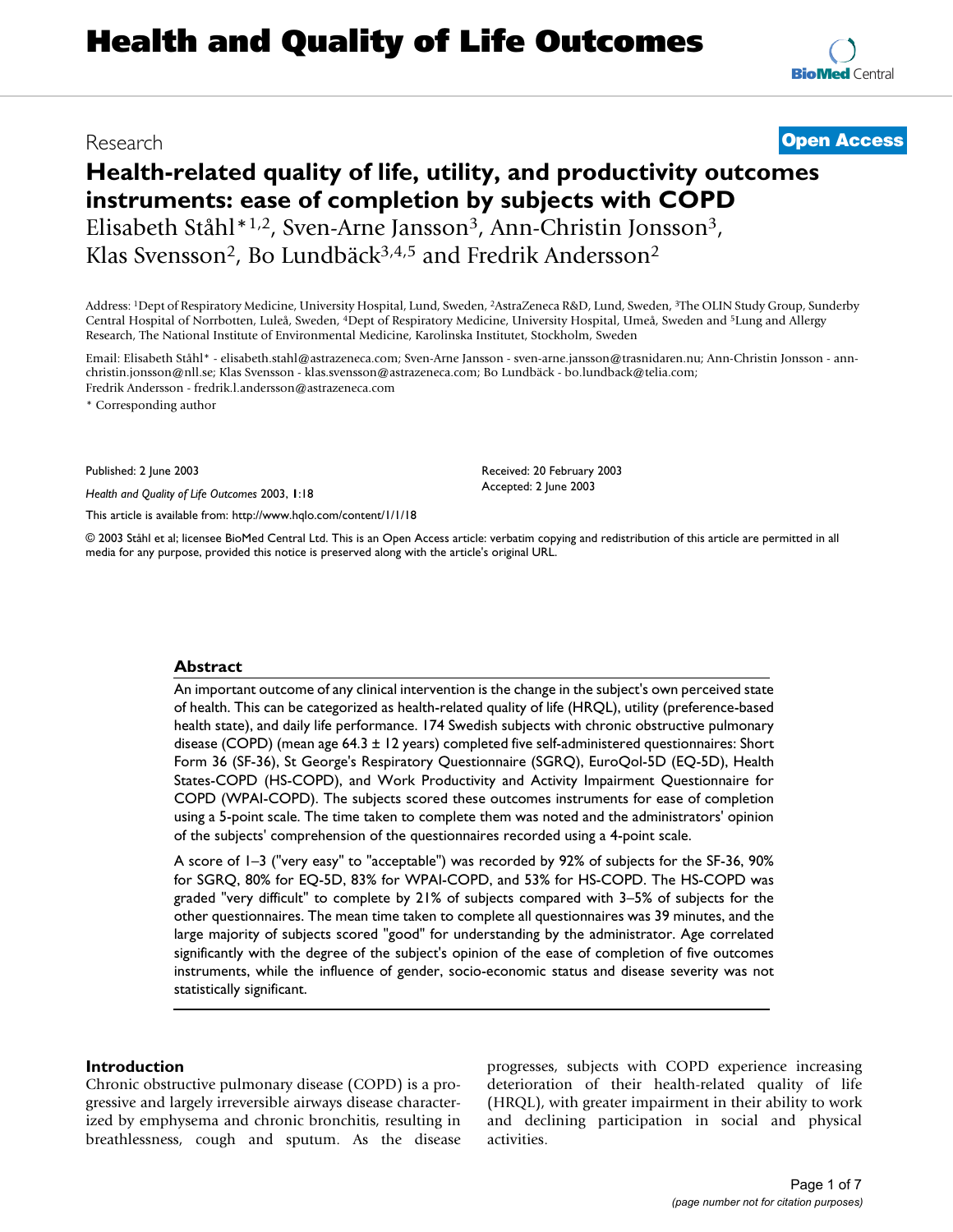COPD is currently the fourth leading cause of death in the US and its incidence is increasing [1]. Typically, COPD affects today middle-aged to elderly men with significant smoking histories. As a result of changing smoking habits, the incidence of COPD in women is rapidly increasing [2]. Respiratory diseases are among the three principal causes of lost working days worldwide and COPD is responsible for the majority of the loss [3].

HRQL, utility, and productivity impairment outcomes instruments are increasingly used in clinical studies. Although their use is established in many fields, such as the gastrointestinal and oncology fields, questionnaires are rarely used as primary endpoints in clinical studies of respiratory disease. The European Agency for the Evaluation of Medicinal Products (EMEA) states that, in clinical studies of COPD, symptomatology should be a primary endpoint, and the use of a disease-specific HRQL questionnaire is recommended [4]. Several disease-specific and generic questionnaires suited to the respiratory field have been developed in recent years.

# *Instruments to measure health outcomes*

The Short Form 36 (SF-36) and St George's Respiratory Questionnaire (SGRQ) are generic and disease-specific HRQL questionnaires, respectively [5], [6]. The SF-36 has been used in a number of therapeutic areas including COPD. The SF-36 includes 36 items in 8 domains; Physical Functioning, Role Physical, Bodily Pain, General Health, Vitality, Social Functioning, Role Emotional and Mental Health. Two component summary scores are used, the Physical Component Summary (PCS) and the Mental Component Summary (MCS). The SGRQ has been widely used in both COPD and asthma research and includes 56 items (76 weighted responses) across three domains, symptoms, activity and impact.

The EuroQol-5D (EQ-5D) and Health States-COPD (HS-COPD) are generic and disease-specific utility measures, respectively. Utility measures are preference-based measures of health-related quality of life. These measures can be used in economic evaluations [7]. Generally, these measures evaluate subjective preferences for multi-dimensional HRQL on a scale of 0 to 1 (or 100), where 0 usually represents worst possible health and 1 (100) represents perfect health [8], [9]. EQ-5D has been used in a number of therapeutic areas. EQ-5D includes a vertical rating scale from 0 to 100 and in addition five items including mobility, self-care, usual activity, pain/discomfort and anxiety/ depression [10]. The HS-COPD is still under development (personal communication, Gordon Guyatt, McMaster University, Hamilton, Canada) although a preliminary version, tested both in Canada and Sweden, is available. Also the HS-COPD includes a vertical rating scale ranging from 0 (worst possible health-state) to 100 (best possible health-state). Three pre-defined health marker states are to be indicated on the rating scale by the subjects. The subjects then register their own health state using the same scale. The pre-defined health marker states are drafted as narratives with extensive information but are considered as a guide for subjects and are not used in analyses.

The Work Productivity and Activity Impairment Questionnaire for COPD (WPAI-COPD) is a productivity and activity impairment instrument covering seven items on the limitations that impact on work and daily activity. It has been applied in some therapeutic areas, such as rhinitis and gastroenterology [11], [12].

Evidence suggests that the indirect assessment of a subject's HRQL, via relatives, care providers or health professionals, tends to underestimate the level of HRQL impairment [13], [14] and is thus preferable for the subjects to be assessed directly. At present, no data have been published to describe whether subjects with COPD have difficulty completing self-administered questionnaires. Such data on burden of completion are important in evaluating the feasibility of these assessments in clinical studies of COPD and for the interpretation of results.

The present study investigated the ease/difficulty of completion as well as the time of completion of the five outcomes instruments, including the two HRQL questionnaires, the two utility questionnaires and the productivity/activity questionnaire by subjects with COPD.

# **Material and methods**

The study was performed in a three-month period during the winter of 2000. The study was approved by the Ethics Committee of the University Hospital of Northern Sweden in Umeå.

# *Study sample*

The study sample has been described in previous publications and was used in a recently completed study of costof-illness [15] and a study of exacerbations [16]. In summary, the sample was derived from large-scale population studies of the epidemiology of obstructive airway diseases in Northern Sweden, the OLIN studies. Longitudinal studies of a number of cohorts are in progress since 1985, today including approximately 40,000 people of the general population, including also children and elderly [15].

The inclusion criterion, a diagnosis of COPD, was based on spirometry tests. This diagnosis was defined according to the British Thoracic Society's (BTS) criteria;  $FEV<sub>1</sub>/VC$ ratio <70% and  $FEV_1$  <80% of predicted values, and furthermore, due to the  $FEV<sub>1</sub>$ , divide COPD into mild, moderate and severe disease [17]. In addition, persons with an FEV<sub>1</sub>/VC ratio <70% and an FEV<sub>1</sub>  $\geq$  80% of the predicted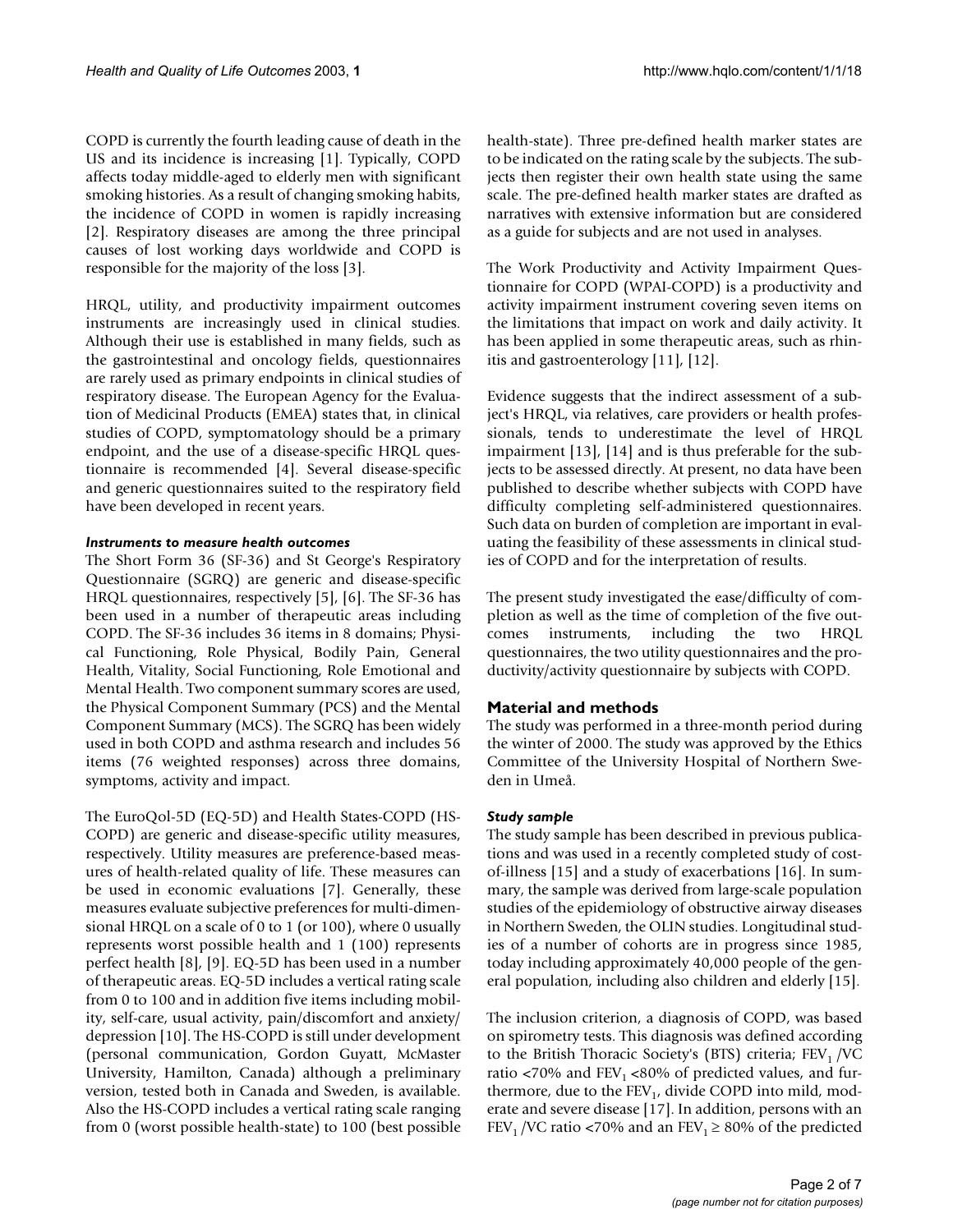value were also included in the study. The inclusion of this mild type of COPD is fully in agreement with the recent Global Initiative of Chronic Obstructive Pulmonary Disease (GOLD) guidelines [18].

When stratifying by age, range 28–80 years, and disease severity, some strata contain a low number of subjects. Thus, all subjects having  $FEV_1 < 60\%$  of predicted were included in the study sample, and for subjects with an FEV<sub>1</sub>  $\geq$  60% of predicted, a random sample was drawn from each stratum.

The study sample is shown in Table [1.](#page-2-0) Of the 202 invited, 174 (70 women) participated, which corresponds to 86% of the invited. All but one completed all five questionnaires. One subject completed only the first three questionnaires (SF-36, SGRQ and EQ-5D).

Three categories of socio-economic groups were included. The first category was manual workers in industry and in service  $(n = 78)$ . The second category was non-manual employees and included intermediates, civil servants and professionals ( $n = 60$ ). The last category comprised all others, including unemployed and housewives (n = 36). Of the 138 'employees', 65 were still working but 73 had retired, of whom 40 had retired early.

The mean FEV<sub>1</sub> of the subjects was  $1.76 \pm 0.78$  L (range 0.46.– 4.12 L) and  $62 \pm 20\%$  of predicted normal value (range 18. – 118%). Using the  $FEV_1$  classification from the GOLD guidelines, 19 subjects were categorized as being in stage I, 'mild' COPD (FEV<sub>1</sub>  $\geq$  80% pred.), 82 subjects were in stage IIA, 'moderate' COPD (FEV<sub>1</sub> 50–79% pred.), 32

subjects were in stage IIB, 'moderate' COPD (FEV<sub>1</sub> 30– 49% pred.), and 9 subjects were in stage III 'severe' COPD  $(FEV_1 < 30\% \text{ pred.})$  [18].

### **Methods**

An initial, brief instruction from the administrator, an appointed nurse, was given to all subjects including the following information: all questionnaires should be completed in the given order, no explanation of any question would be given and if a question was not understood, the subjects were told to go to the next question. All questionnaires were completed, unaided, by all subjects in the same and following order: SF-36, EQ-5D, SGRQ, WPAI-COPD and HS-COPD. This order was chosen on the basis of the recommendation that generic measures, such as SF-36 and EQ-5D, should be completed before disease-specific measures, such as SGRQ and HS-COPD, and that HRQL measures should be completed before utility measures. Since EQ-5D and HS-COPD both use a similar rating scale, the WPAI-COPD questionnaire was scheduled between these two questionnaires.

Subjects scored questionnaires for ease/difficulty of completion on a scale of  $1-5$  (1 = very easy, 2 = easy, 3 = acceptable,  $4 =$  difficult and  $5 =$  very difficult) (Table [2](#page-3-0)).

In addition, the administrator gave her opinion of how she felt about the subjects' comprehension of the instruments using a 4-point scale  $(1 = good understanding, 2 =$ probably understood,  $3 =$  possibly understood and  $4 =$ did not understand) (Table [2\)](#page-3-0). The time taken by subjects to complete all of the outcomes instruments was also recorded by the administrator.

# <span id="page-2-0"></span>**Table 1: Subject characteristics**

| Number                     | 174             |
|----------------------------|-----------------|
| Women / men                | 70 / 104        |
| Age, years                 |                 |
| Mean $\pm$ SD              | $64.3 \pm 12$   |
| Range                      | $28 - 80$       |
| $FEV_1$ , L                |                 |
| Mean $\pm$ SD              | $1.76 \pm 0.78$ |
| Range                      | $0.46 - 4.12$   |
| $FEV_1$ , % pred           |                 |
| Mean $\pm$ SD              | $62 \pm 20$     |
| Range                      | $18 - 118$      |
| <b>GOLD</b> classification |                 |
| Number of subjects:        |                 |
| Stage I                    | 9               |
| Stage IIA                  | 82              |
| Stage IIB                  | 32              |
| Stage III                  | 9               |
|                            |                 |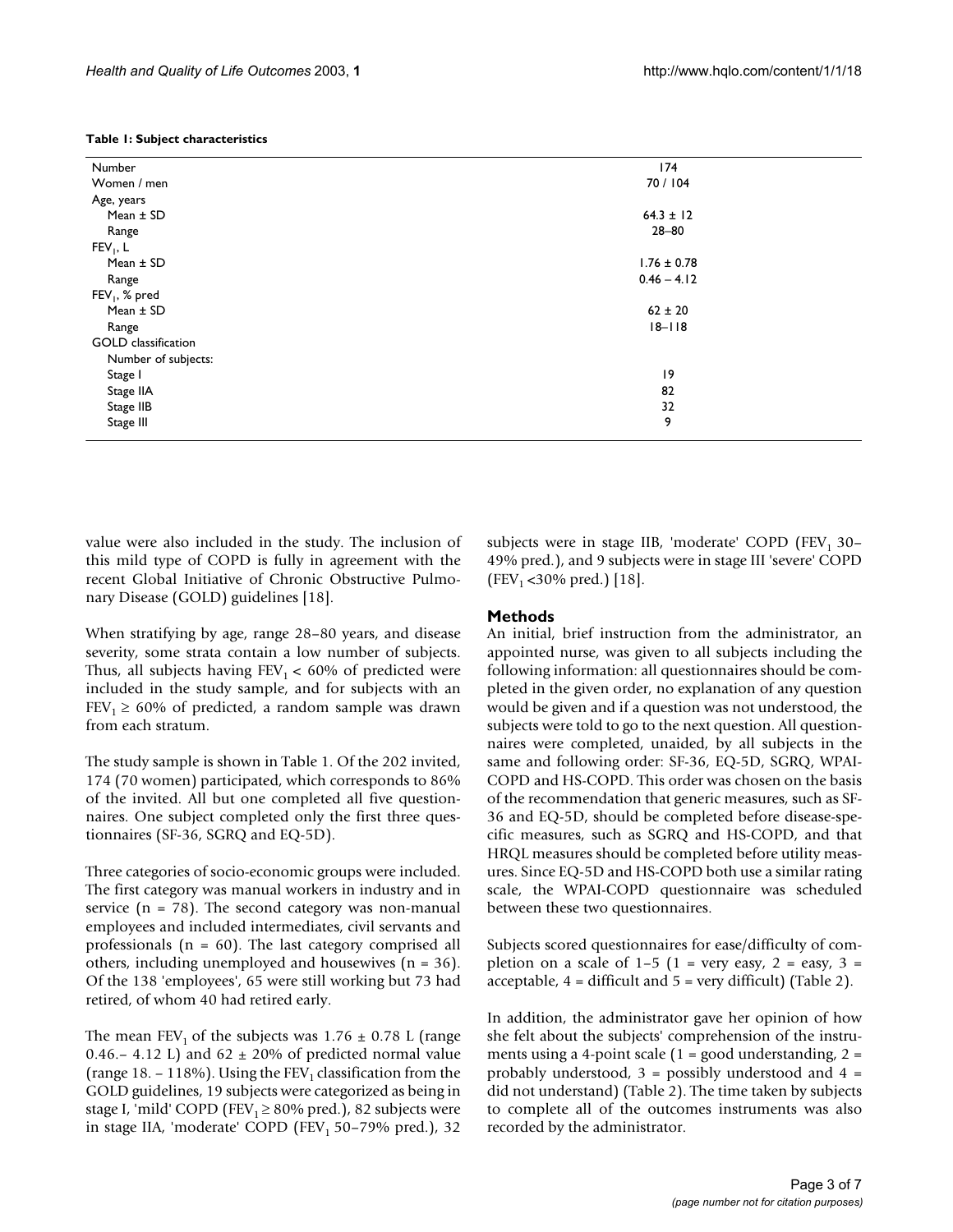### <span id="page-3-0"></span>**Table 2: Question to the subject**

| You have now completed 5 various questionnaires<br>А.<br>Please indicate on a rating scale scored 1–5 the degree of difficulty to complete them: |                                                                                              |                                   |            |                      |  |  |
|--------------------------------------------------------------------------------------------------------------------------------------------------|----------------------------------------------------------------------------------------------|-----------------------------------|------------|----------------------|--|--|
|                                                                                                                                                  | $=$ very easy<br>$4 =$ difficult                                                             |                                   | $2 = easy$ | $3 =$ acceptable     |  |  |
|                                                                                                                                                  |                                                                                              |                                   |            | $5 =$ very difficult |  |  |
|                                                                                                                                                  | I)                                                                                           | SF-36                             |            |                      |  |  |
|                                                                                                                                                  | 2)                                                                                           | SGRO                              |            |                      |  |  |
|                                                                                                                                                  | 3)                                                                                           | EQ-5D                             |            |                      |  |  |
|                                                                                                                                                  | 4)                                                                                           | <b>WPAI</b>                       |            |                      |  |  |
|                                                                                                                                                  | 5)                                                                                           | <b>HS-COPD</b>                    |            |                      |  |  |
|                                                                                                                                                  |                                                                                              | To be completed by administrator. |            |                      |  |  |
| В.                                                                                                                                               |                                                                                              | Time for completion: _____ min    |            |                      |  |  |
| C.                                                                                                                                               | The administrator's opinion of how the subject understands the meaning of the questionnaires |                                   |            |                      |  |  |
|                                                                                                                                                  |                                                                                              | Good understanding                |            | (1)                  |  |  |
|                                                                                                                                                  |                                                                                              | Probably understood               |            | (2)                  |  |  |
|                                                                                                                                                  |                                                                                              | Possibly understood               |            | (3)                  |  |  |
|                                                                                                                                                  |                                                                                              | Did not understand                |            | (4)                  |  |  |

### <span id="page-3-1"></span>**Table 3: Subjects' scorin g of questionnaires**

| Questionnaire (n)    | <b>Score</b>  |            |                |               |                    |
|----------------------|---------------|------------|----------------|---------------|--------------------|
|                      | Very easy (1) | Easy $(2)$ | Acceptable (3) | Difficult (4) | Very difficult (5) |
|                      | n (%)         | n (%)      | n (%)          | $n$ (%)       | n (%)              |
| SF-36 (174)          | 26(15)        | 80(46)     | 54(31)         | 9(5)          | 5(3)               |
| SGRQ (174)           | 22(13)        | 79 (45)    | 55 (32)        | 13(7)         | 5(3)               |
| EQ-5D (174)          | 18(10)        | 70 (40)    | 51(29)         | 28(16)        | 7(4)               |
| WPAI-COPD (173)      | 22(13)        | 79 (46)    | 43 (25)        | 17(10)        | 12(7)              |
| <b>HS-COPD (173)</b> | 8(5)          | 34 (20)    | 49 (28)        | 46 (27)       | 36(21)             |

#### <span id="page-3-2"></span>**Table 4: Subjects' understanding according to the administrator**

| <b>Score</b> | Good understanding (1) | Probably understood (2) | Possibly understood (3) | Did not understand (4) |
|--------------|------------------------|-------------------------|-------------------------|------------------------|
| n (%)        | 118(68%)               | 40 (23%)                | 14 (8%)                 | 2 (1%)                 |

### **Analysis**

Data were analysed using a linear model with factors for gender, disease severity and socio-economic group and with age as covariate. Trend for disease severity was tested by use of a linear contrast.

The Global Initiative for Chronic Obstructive Lung Disease (GOLD) guidelines were used for classification of disease severity [18].

# **Results**

A score of 1–3 ("very easy" to "acceptable") was recorded by 92% of the subjects for SF-36, by 90% for SGRQ, by 83% for WPAI-COPD, 80% for EQ-5D, and by 53% for HS-COPD. Ten to fifteen percent of the subjects found SF-36, SGRQ or EQ-5D "very easy" to complete, with only 3– 4% finding these questionnaires "very difficult" to complete (Table [3](#page-3-1)). The administrator's opinion of the subjects' understanding was generally good, with only 2 subjects graded as having "not understood" (Table [4](#page-3-2)).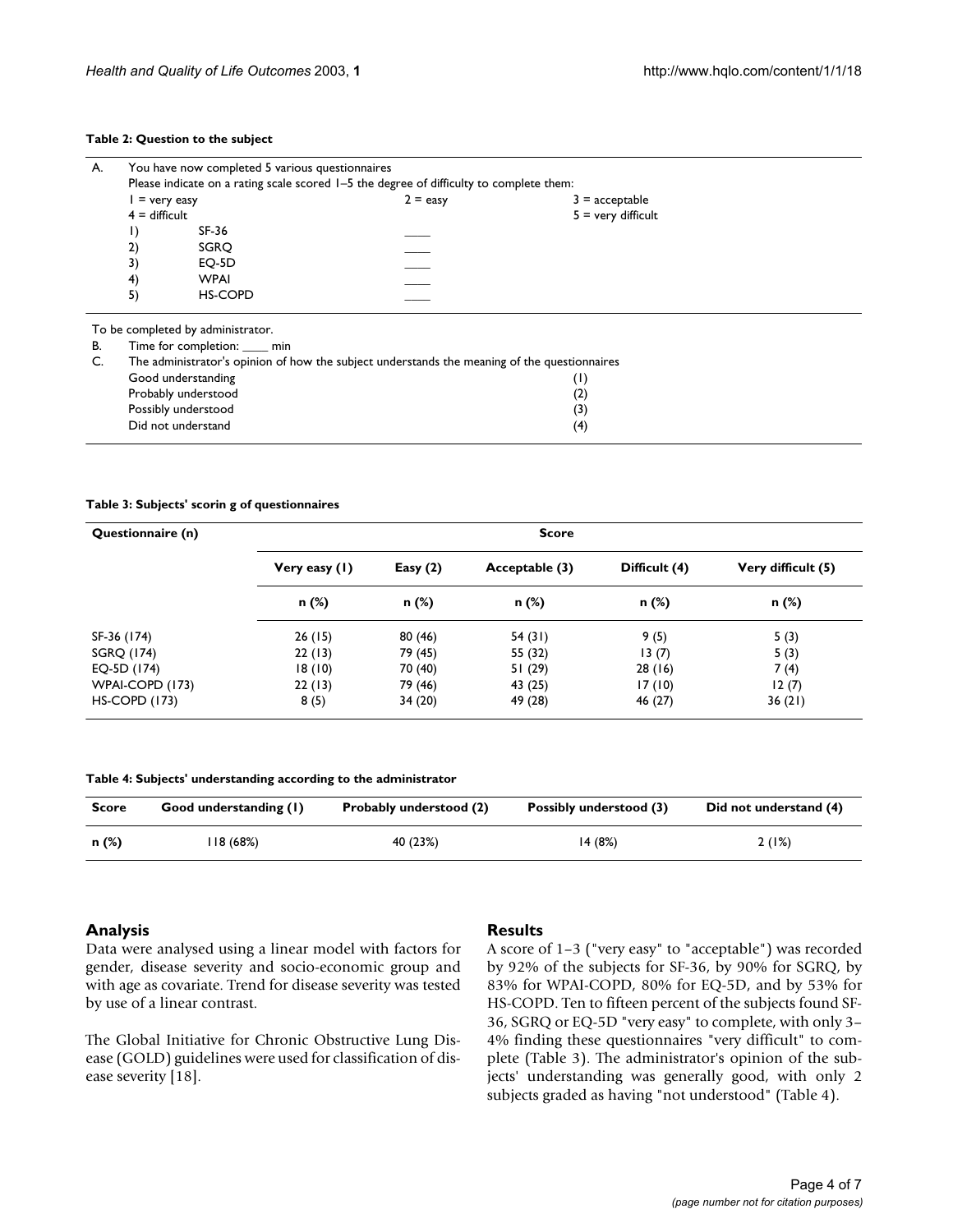



The results demonstrate that older subjects have more difficulties completing the questionnaires. The test for trend in difficulty was statistically significant for all questionnaires when all groups were compared:  $SF-36$  p = 0.003, SGRQ p < 0.001, EQ-5D p < 0.001, WPAI-COPD p < 0.001, and HS-COPD  $p < 0.001$ . Data from the six age groups and SF-36, SGRQ and EQ-5D are shown in figure 1.

The severity of COPD also influenced the difficulty experienced by subjects in completing questionnaires (Figure 2). Although higher scores were seen for increasing severity, the trend was not statistically significant after correction for other factors included in the model.

Female subjects reported greater difficulty completing all five outcome instruments than male subjects did. However, the gender difference was statistically significant only for the EQ-5D (43% of the women scored 1 and 2 compared with 57% of the men,  $p = 0.026$ ). The three socioeconomic groups did not show any significant differences for any of the comparisons made in this study. The scores 1 or 2 of ease of completion of SF-36 were as follows: manual employees 50%, non-manual-employees 77%, and unemployed 58%. For the SGRQ the values were: manual employees 58%, non-manual employees 68%, and unemployed 42%. Similar values were recorded for the other three instruments. Nominal differences were seen but without statistical significance.

The recorded mean time for completion of all five questionnaires was  $39 \pm 13$  minutes (range 10–80 minutes). There was also a tendency that the disease severity affects the subject's need of time to complete the questionnaires. However, 95% of the subjects completed the questionnaires within one hour.

# **Discussion**

In clinical research and in daily life, subjects are often required to complete questionnaires. The ability to understand and complete these forms correctly has not been studied to any great extent. Today COPD is a progressive condition, most prevalent in older men of low socio-economic status. Thus, the impact of age, disease severity, gender, and socio-economic status on the ability of subjects with COPD to complete a battery of questionnaires has relevance. The present study identified how subjects experience the difficulty of completing a number of wellused as well as new questionnaires. The number of questionnaires was high, however, in clinical research it may happen that more than two questionnaires are included.

Compliance by subjects in this study was very high (only one subject failed to complete all questionnaires), probably due to careful and detailed counselling of subjects. Other studies have reported considerably poorer compliance, with illiteracy, visual impairment, poor physical and mental condition, and refusal cited as influencing factors [19].

Subjects consistently found the HS-COPD questionnaire more difficult to complete than the other questionnaires. Reasons for this may be the complexity of the questionnaire or subject fatigue. HS-COPD was the last of five



### **Figure 2**

Subjects' mean scoring according to severity of COPD (GOLD criteria: FEV<sub>1</sub> % predicted normal values,  $\geq 80\%$  = Stage I mild, 50. – 79% = Stage IIA moderate, 40. – 49% = Stage IIB moderate, <30% = Stage III severe)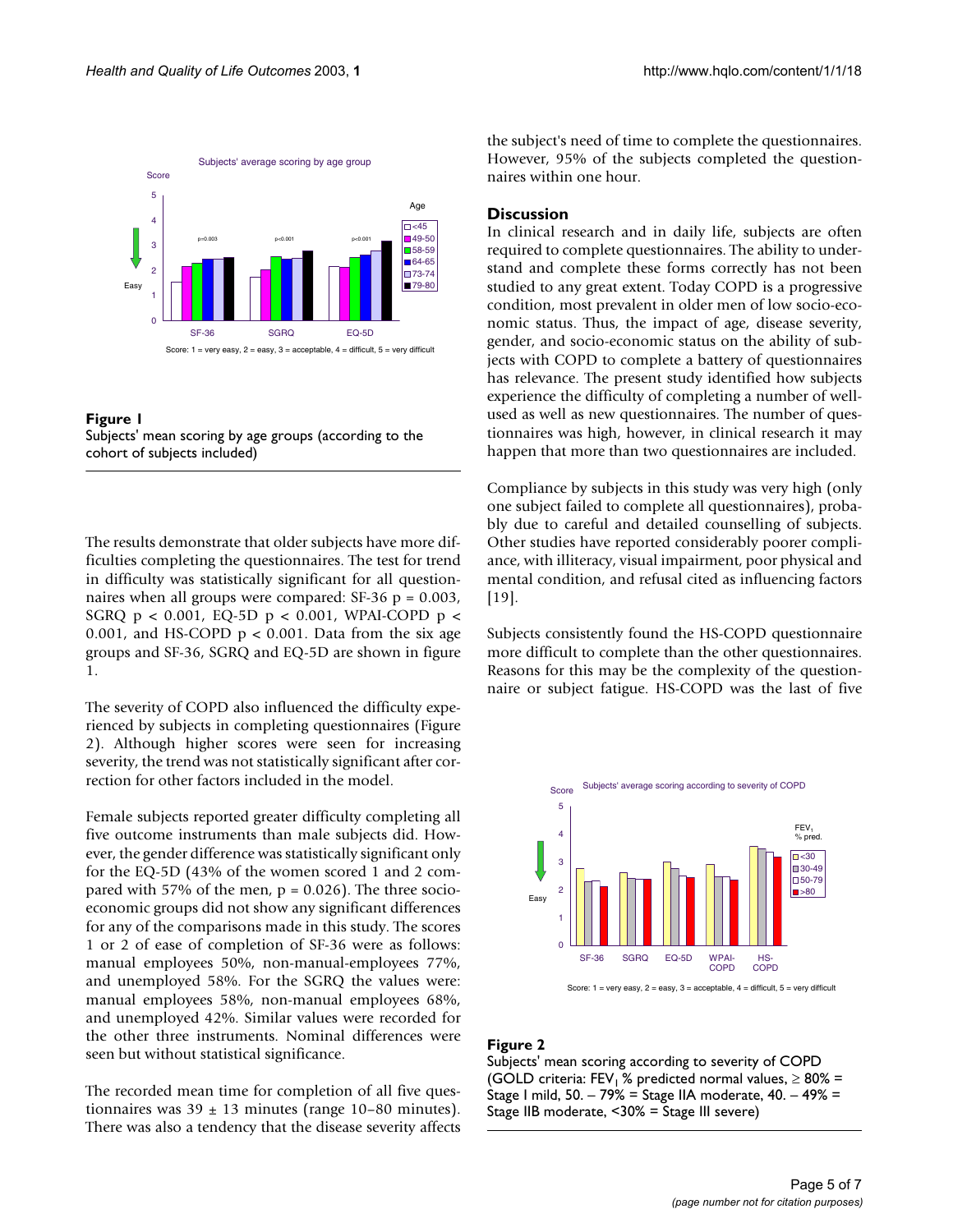questionnaires completed by the subjects. In retrospect, the order of the questionnaires should maybe have been given in a randomized order to prevent a possible tiredness when completing the last questionnaire. However, in the present study we chose the same order to all subjects. One reason for doing so was that the common use of questionnaires in clinical research is in the same order. Otherwise the results of the assessments may differ. However, with the aim of this study, a randomized order would have been recommended.

The HS-COPD utility measure is still under development and may need some refinement before it can be administered and completed with ease in future clinical studies (personal communication, Gordon Guyatt).

The majority of the subjects taking part in this study was considered by the study nurse to have a good understanding of the questionnaires, and was able to complete them quickly and without difficulty. Despite this, certain issues did become apparent. Age appeared to correlate with the degree of difficulty experienced by subjects to complete these outcomes measures. The increasing incidence of concomitant diseases in the elderly with increasing age may influence their reading, writing, or cognitive abilities, and may explain the correlation. Disease severity probably also affects the ease of completing the outcomes instruments and this may be related to the subject's physical condition.

Gender differences identified in this study could not easily be explained, however, a statistically significant difference was only noticed for one questionnaire, the EQ-5D. Unlike previous studies, no statistically significant differences between socio-economic groups were observed [20]. In Sweden, the great majority of the population has quite good reading skills.

Health-related quality of life, utility and productivity outcome instruments have an important role to play in the assessment of the general well-being of subjects with COPD. The ease with which these questionnaires can be understood and completed is pertinent to issues of compliance and therefore of accuracy in assessing the impact of this progressive, chronic disease. The importance of completing questionnaires in a reasonably short time should be highlighted. The burden of the subjects, as well as the burden of the clinic, can be high if a subject should need more than one hour to complete questionnaires. In the present study, the large majority of the subjects with COPD succeeded to complete the questionnaires during a relatively short time: 95% needed 26–52 minutes totally for all 5 questionnaires.

In conclusion, the correlation of age with difficulty in completing questionnaires needs to be a consideration when using such measures in clinical studies of COPD. Disease severity may also affect the ease of completion. Further research in a large population is needed to have confidence of the collected data on subjects' ease of completion of outcomes instruments.

#### **References**

- 1. Vollmer WM, Osborne ML and Buist AS: **[20-year trends in the](http://www.ncbi.nlm.nih.gov/entrez/query.fcgi?cmd=Retrieve&db=PubMed&dopt=Abstract&list_uids=9563722) [prevalence of asthma and chronic airflow obstruction in an](http://www.ncbi.nlm.nih.gov/entrez/query.fcgi?cmd=Retrieve&db=PubMed&dopt=Abstract&list_uids=9563722) [HMO](http://www.ncbi.nlm.nih.gov/entrez/query.fcgi?cmd=Retrieve&db=PubMed&dopt=Abstract&list_uids=9563722)** *Am J Respir Crit Care Med* 1998, **157:**1079-1084.
- 2. WHO: **The World Health Report, 1998. Life in the 21st century: A vision for all** *WHO. The World Health Report* 1998.
- 3. WHO: **[The World Health Report 1997 conquering suffer](http://www.ncbi.nlm.nih.gov/entrez/query.fcgi?cmd=Retrieve&db=PubMed&dopt=Abstract&list_uids=9478137)[ing, enriching humanity](http://www.ncbi.nlm.nih.gov/entrez/query.fcgi?cmd=Retrieve&db=PubMed&dopt=Abstract&list_uids=9478137)** *World Health Forum* 1997, **18:**248-260.
- 4. CPMP CfPMP: **Points to consider on clinical investigation of medicinal products in the chronic treatment of patients with chronic obstructive pulmonary disease (COPD)** *London: EMEA, The European Agency for the Evaluation of Medicinal Products* 1999:1-3.
- 5. Ware JE Jr and Sherbourne CD: **[The MOS 36-item short-form](http://www.ncbi.nlm.nih.gov/entrez/query.fcgi?cmd=Retrieve&db=PubMed&dopt=Abstract&list_uids=1593914) [health survey \(SF-36\). I. Conceptual framework and item](http://www.ncbi.nlm.nih.gov/entrez/query.fcgi?cmd=Retrieve&db=PubMed&dopt=Abstract&list_uids=1593914) [selection](http://www.ncbi.nlm.nih.gov/entrez/query.fcgi?cmd=Retrieve&db=PubMed&dopt=Abstract&list_uids=1593914)** *Med Care* 1992, **30:**473-483.
- 6. Jones PW, Quirk FH and Baveystock CM: **[The St George's Respi](http://www.ncbi.nlm.nih.gov/entrez/query.fcgi?cmd=Retrieve&db=PubMed&dopt=Abstract&list_uids=1759018)[ratory Questionnaire](http://www.ncbi.nlm.nih.gov/entrez/query.fcgi?cmd=Retrieve&db=PubMed&dopt=Abstract&list_uids=1759018)** *Respir Med* 1991, **85:**25-31.
- 7. Torrance GW: **[Utility approach to measuring health-related](http://www.ncbi.nlm.nih.gov/entrez/query.fcgi?cmd=Retrieve&db=PubMed&dopt=Abstract&list_uids=3298297) [quality of life](http://www.ncbi.nlm.nih.gov/entrez/query.fcgi?cmd=Retrieve&db=PubMed&dopt=Abstract&list_uids=3298297)** *J Chronic Dis* 1987, **40:**593-600.
- 8. Weinstein MC, Siegel JE, Gold MR, Kamlet MS and Russell LB: **[Rec](http://www.ncbi.nlm.nih.gov/entrez/query.fcgi?cmd=Retrieve&db=PubMed&dopt=Abstract&list_uids=8849754)[ommendations of the panel on cost-effectiveness in health](http://www.ncbi.nlm.nih.gov/entrez/query.fcgi?cmd=Retrieve&db=PubMed&dopt=Abstract&list_uids=8849754) [and medicine](http://www.ncbi.nlm.nih.gov/entrez/query.fcgi?cmd=Retrieve&db=PubMed&dopt=Abstract&list_uids=8849754)** *JAMA* 1996, **276:**1253-1258.
- 9. Bennett KJ and Torrance GW: **Measuring health state preferences and utilities: rating scale, time trade-off, and standard gamble techniques** *In: Quality of Life and Pharmacoeconomics in Clinical Trials* 2nd edition. Edited by: *Spilker B*. *Philadelphia: Lippincott-Raven Publishers*; 1996:253-265.
- 10. Kind P: **Chapter 22. The EuroQoL instrument: an index of health-related quality of life** *In: Quality of Life and Pharmacoeconomics in Clinical Trials* 2nd edition. Edited by: *Spilker B*. *Philadelphia: Lippincott-Raven Publishers*; 1996:191-201.
- 11. Reilly MC, Tanner A and Meltzer EO: **Work, classroom and activity impairment instruments. Validation studies in allergic rhinitis** *Clin Drug Invest* 1996, **11:**278-288.
- 12. Wahlqvist P, Carlsson J, Stalhammar N-O and Wiklund I: **Measuring lost productivity in patients with GORD using a productivity questionnaire (WPAI-GORD)** *Qual Life Res* 1999, **8:**576s.
- 13. Nekolaichuk CL, Bruera E, Spachynski K, MacEachern T, Hanson J and Maguire TO: **[A comparison of patient and proxy symptom](http://www.ncbi.nlm.nih.gov/entrez/query.fcgi?cmd=Retrieve&db=PubMed&dopt=Abstract&list_uids=10659100) [assessments in advanced cancer patients](http://www.ncbi.nlm.nih.gov/entrez/query.fcgi?cmd=Retrieve&db=PubMed&dopt=Abstract&list_uids=10659100)** *Palliat Med* 1999, **13:**311-323.
- Fossa SD, Aaronson NK, Newling D, Van Cangh PJ, Denis L, Kurth KH and De Pauw M: **[Quality of life and treatment of hormone](http://www.ncbi.nlm.nih.gov/entrez/query.fcgi?cmd=Retrieve&db=PubMed&dopt=Abstract&list_uids=2149995) [resistant metastatic prostatic cancer](http://www.ncbi.nlm.nih.gov/entrez/query.fcgi?cmd=Retrieve&db=PubMed&dopt=Abstract&list_uids=2149995)** *Eur J Cancer* 1990, **26:**1133-1136.
- 15. Jansson SA, Andersson F, Borg S, Ericsson A, Jonsson E and Lundback B: **[Costs of COPD in Sweden According to Disease Severity](http://www.ncbi.nlm.nih.gov/entrez/query.fcgi?cmd=Retrieve&db=PubMed&dopt=Abstract&list_uids=12475838)** *Chest* 2002, **122:**1994-2002.
- Andersson F, Borg S, Jansson SA, Jonsson AC, Ericsson A, Prutz C, Ronmark E and Lundback B: **[The costs of exacerbations in](http://www.ncbi.nlm.nih.gov/entrez/query.fcgi?cmd=Retrieve&db=PubMed&dopt=Abstract&list_uids=12243316) [chronic obstructive pulmonary disease \(COPD\)](http://www.ncbi.nlm.nih.gov/entrez/query.fcgi?cmd=Retrieve&db=PubMed&dopt=Abstract&list_uids=12243316)** *Respir Med* 2002, **96:**700-708.
- 17. Anonymous: **BTS guidelines for the management of chronic obstructive pulmonary disease. The COPD Guidelines Group of the Standards of Care Committee of the BTS** *Thorax* 1997, **52:**S1-28.
- 18. Pauwels RA, Buist AS, Ma P, Jenkins CR, Hurd SS and Committee GS: **[Global strategy for the diagnosis, management, and preven](http://www.ncbi.nlm.nih.gov/entrez/query.fcgi?cmd=Retrieve&db=PubMed&dopt=Abstract&list_uids=11463370)tion of chronic obstructive pulmonary disease: National Heart, Lung, and Blood Institute and World Health Organization Global Initiative for Chronic Obstructive Lung Dis[ease \(GOLD\): executive summary](http://www.ncbi.nlm.nih.gov/entrez/query.fcgi?cmd=Retrieve&db=PubMed&dopt=Abstract&list_uids=11463370)** *Respir Care* 2001, **46:**798-825.
- 19. Anonymous: **Patient compliance with quality of life questionnaires. Italian Group for Evaluation of Outcomes in Oncology (I.G.E.O.)** *Tumori* 1997, **85:**92-95.